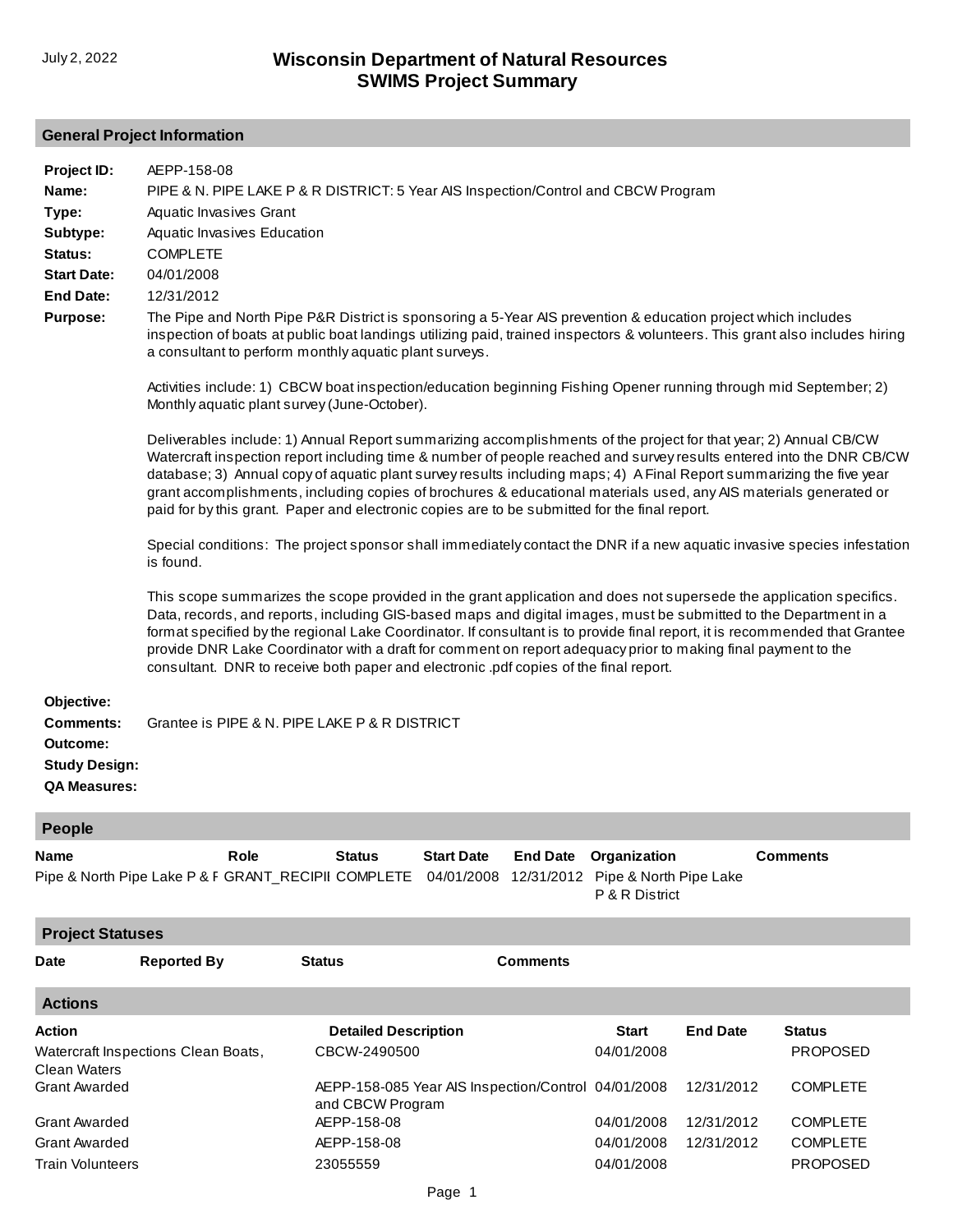## **SWIMS Project Summary** July 2, 2022 **Wisconsin Department of Natural Resources**

| <b>Action</b><br><b>Grant Awarded</b>                                                                                                                                                       | <b>Detailed Description</b><br>AEPP-158-085 Year AIS Inspection/Control 04/01/2008<br>and CBCW Program (North Pipe Lake) |                                |                   |                                  | <b>Start</b>                   | <b>End Date</b> | <b>Status</b><br><b>COMPLETE</b> |
|---------------------------------------------------------------------------------------------------------------------------------------------------------------------------------------------|--------------------------------------------------------------------------------------------------------------------------|--------------------------------|-------------------|----------------------------------|--------------------------------|-----------------|----------------------------------|
| <b>Monitoring Stations</b>                                                                                                                                                                  |                                                                                                                          |                                |                   |                                  |                                |                 |                                  |
| <b>Station ID</b>                                                                                                                                                                           | <b>Name</b>                                                                                                              |                                |                   |                                  | <b>Comments</b>                |                 |                                  |
| <b>Assessment Units</b>                                                                                                                                                                     |                                                                                                                          |                                |                   |                                  |                                |                 |                                  |
| <b>WBIC</b>                                                                                                                                                                                 | <b>Segment</b>                                                                                                           | <b>Local Name</b>              |                   |                                  | <b>Official Name</b>           |                 |                                  |
| 2485700                                                                                                                                                                                     | 1                                                                                                                        | Pipe Lake, North               |                   |                                  | North Pipe Lake                |                 |                                  |
| 2490500                                                                                                                                                                                     | 1                                                                                                                        | Pipe Lake                      |                   |                                  | Pipe Lake                      |                 |                                  |
| <b>Lab Account Codes</b>                                                                                                                                                                    |                                                                                                                          |                                |                   |                                  |                                |                 |                                  |
| <b>Account Code</b>                                                                                                                                                                         | <b>Description</b>                                                                                                       |                                |                   |                                  | <b>Start Date</b>              |                 | <b>End Date</b>                  |
| AS008                                                                                                                                                                                       |                                                                                                                          | AQUATIC INVASIVE SPECIES (PLAN |                   |                                  | 01/01/1960                     |                 | 12/31/2099                       |
| AS009                                                                                                                                                                                       |                                                                                                                          | AQUATIC INVASIVE SPECIES (PLAN |                   |                                  | 01/01/1960                     |                 | 12/31/2099                       |
| AS010                                                                                                                                                                                       |                                                                                                                          | AQUATIC INVASIVE SPECIES (PLAN |                   |                                  | 01/01/1960                     |                 | 12/31/2099                       |
| <b>Forms</b>                                                                                                                                                                                |                                                                                                                          |                                |                   |                                  |                                |                 |                                  |
| <b>Form Code</b>                                                                                                                                                                            | <b>Form Name</b>                                                                                                         |                                |                   |                                  |                                |                 |                                  |
| <b>Methods</b>                                                                                                                                                                              |                                                                                                                          |                                |                   |                                  |                                |                 |                                  |
| <b>Method Code</b>                                                                                                                                                                          |                                                                                                                          | <b>Description</b>             |                   |                                  |                                |                 |                                  |
| <b>Fieldwork Events</b>                                                                                                                                                                     |                                                                                                                          |                                |                   |                                  |                                |                 |                                  |
| <b>Start Date</b>                                                                                                                                                                           | <b>Status</b>                                                                                                            | <b>Field ID</b>                | <b>Station ID</b> | <b>Station Name</b>              |                                |                 |                                  |
| <b>Documents</b>                                                                                                                                                                            |                                                                                                                          |                                |                   |                                  |                                |                 |                                  |
| Title<br>SUMMARY OF DIVE<br>MONITORING AT BOAT<br><b>LANDINGS FOR EURASIAN</b><br>WATER MILFOIL ON PIPE<br>LAKE, POLK COUNTY,<br><b>WISCONSIN - SUMMER</b><br>2008                          | <b>Description</b>                                                                                                       |                                |                   | <b>Author</b><br>Matthew S. Berg | <b>Published</b><br>10/05/2008 | <b>Comments</b> |                                  |
| Summary of Boat and Dive<br>Monitoring at Boat Landings<br>for Eurasian Water Milfoil<br>(Myriophyllum spicatum) on<br>Pipe Lake (WBIC: 2490500)<br>Polk County, Wisconsin -<br>Summer 2009 |                                                                                                                          |                                | Llc               | Endangered<br>Resource Services, | 10/21/2009                     |                 |                                  |
| <b>Budget</b>                                                                                                                                                                               |                                                                                                                          |                                |                   |                                  |                                |                 |                                  |
| <b>Combined Budgets:</b><br>Combined SLOH.                                                                                                                                                  |                                                                                                                          |                                |                   |                                  |                                |                 |                                  |

**Combined SLOH: Combined Total:**